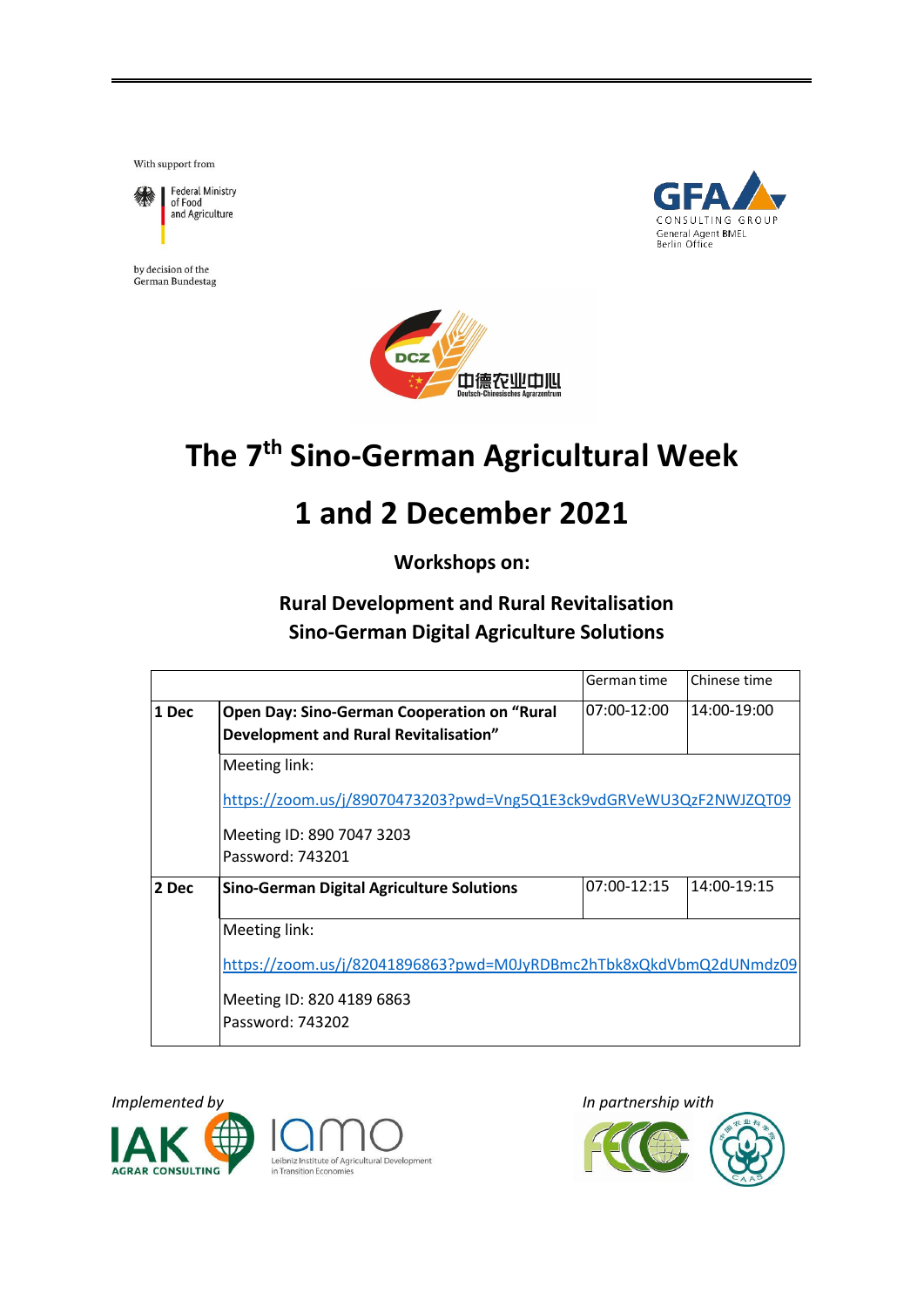

## **Day 1:**

## **Rural Development and Rural Revitalisation**

### **Wednesday, 1 December 2021**

### **Agenda**

#### **Simultaneous interpretation into Chinese and English will be provided.**

| The specified times refer to Beijing time, with CET in brackets.                                                                                                                                                  |                                                                                                                       |                                                                                                                                                                        |  |
|-------------------------------------------------------------------------------------------------------------------------------------------------------------------------------------------------------------------|-----------------------------------------------------------------------------------------------------------------------|------------------------------------------------------------------------------------------------------------------------------------------------------------------------|--|
| <b>Opening Session</b>                                                                                                                                                                                            |                                                                                                                       |                                                                                                                                                                        |  |
| $14:00 - 14:05$<br>$(07:00 - 07:05)$                                                                                                                                                                              | Welcome and Introduction                                                                                              | Zhang Lubiao, Director<br>General, Foreign Economic<br>Cooperation Center (FECC),<br>Chinese Ministry of Agriculture<br>and Rural Affairs (MARA)                       |  |
| $14:05 - 14:10$<br>$(07:05 - 07:10)$                                                                                                                                                                              | Opening Speech by MARA (Video<br>Message)                                                                             | Ma Youxiang, Vice Minister,<br><b>MARA</b>                                                                                                                             |  |
| $14:10 - 14:15$<br>$(07:10 - 07:15)$                                                                                                                                                                              | Opening Speech by BMEL (Video<br>Message)                                                                             | Julia Klöckner, Acting Minister,<br>German Federal Ministry of<br>Food and Agriculture (BMEL)                                                                          |  |
| <b>Session 1: Policies and Approaches</b><br>Chairperson: Dr. Hu Xiangdong, Deputy Director & Researcher, Institute of Agricultural<br>Economics and Development, Chinese Academy of Agricultural Sciences (CAAS) |                                                                                                                       |                                                                                                                                                                        |  |
| $14:15 - 14:35$<br>$(07:15 - 07:35)$                                                                                                                                                                              | History and Current Development of<br><b>Rural Revitalization</b>                                                     | Liu Qi, Special Researcher,<br>Counsellors' Office of the State<br><b>Council &amp; Former Deputy</b><br>Secretary-General, Anhui<br>Provincial People's<br>Government |  |
| $14:35 - 14:55$<br>$(07:35 - 07:55)$                                                                                                                                                                              | Sustainable Development of Rural Areas<br>- Frame Conditions for Policies for Green<br>Development and Revitalization | Dr. Michael Klaus, Hanns-<br>Seidel Foundation                                                                                                                         |  |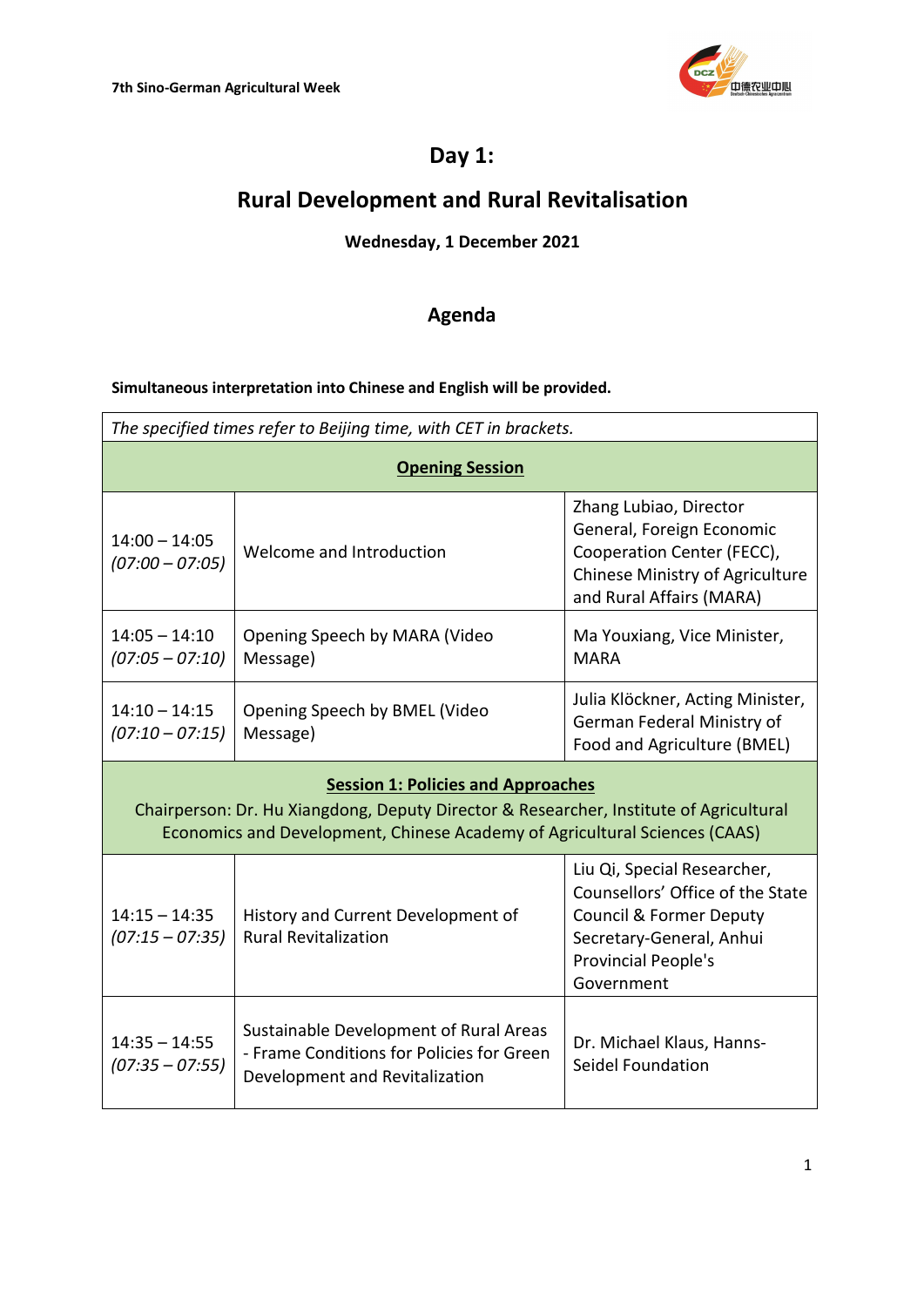

| $14:55 - 15:15$<br>$(07:55 - 08:15)$ | The History and Reality of Rural<br>Development in China                                                       | Prof. Wen Tiejun, Renowned<br><b>Expert for Rural Issues</b>                                                 |
|--------------------------------------|----------------------------------------------------------------------------------------------------------------|--------------------------------------------------------------------------------------------------------------|
| $15:15 - 15:35$<br>$(08:15 - 08:35)$ | The Cultural Foundation of Rural<br>Revitalization                                                             | Prof. Sun Qingzhong, China<br><b>Agricultural University</b>                                                 |
| $15:35 - 15:55$<br>$(08:35 - 08:55)$ | Revitalization of Rural Areas in Germany.<br>The Role of the Federal Rural<br>Development Scheme (BULE)        | Dr. Tobias Federwisch, Federal<br>Office of Agriculture and Food<br>(BLE)                                    |
| $15:55 - 16:10$<br>$(08:55 - 09:10)$ | <b>Summary and Q&amp;A</b>                                                                                     | Moderator: Dr. Hu Xiangdong,                                                                                 |
|                                      | <b>Session 2: Good Practices</b><br>Chairperson: Dr. Hu Xiangdong                                              |                                                                                                              |
| $16:10 - 16:30$<br>$(09:10 - 09:30)$ | Practice of Rural Revitalization in<br><b>Zhejiang Province</b>                                                | Department of Agriculture and<br>Rural Affairs, Zhejiang Province                                            |
| $16:30 - 16:50$<br>$(09:30 - 09:50)$ | Practice of Rural Revitalization in<br><b>Guangdong Province</b>                                               | Department of Agriculture and<br>Rural Affairs, Guangdong<br>Province (or speaker from the<br>cases)         |
| $16:50 - 17:10$<br>$(09:50 - 10:10)$ | Building a Beautiful Countryside - the<br>Case of Huzhou City, Zhejiang Province                               | Bureau of Agriculture and<br>Rural Affairs, Huzhou City,<br><b>Zhejiang Province</b>                         |
| $17:10 - 17:30$<br>$(10:10 - 10:30)$ | Development of Digital Villages in<br>Zhangjiagang                                                             | Bureau of Agriculture and<br>Rural Affairs, Zhangjiagang<br>City, Jiangsu Province                           |
| $17:30 - 17:50$<br>$(10:30 - 10:50)$ | Contribution of Bayer to China's Rural<br>Revitalization                                                       | Chen Xin, Customer Marketing<br>Director, Bayer Crop Science<br><b>Greater China</b>                         |
| $17:50 - 18:05$<br>$(10:50 - 11:05)$ | Experiences from the Sino-German<br>Agricultural Exchange Program (AEP)                                        | Patrick Paziener, Sino-German<br>Crop Production and<br>Agrotechnology<br><b>Demonstration Park (DCALDP)</b> |
| $18:05 - 18:25$<br>$(11:05 - 11:25)$ | Exchange and Trading of Farmers'<br><b>Property Rights and Rural Collective</b><br><b>Assets and Resources</b> | Zhang Kai, General Manager,<br>Tianjin Rural Assets & Equity<br>Exchange                                     |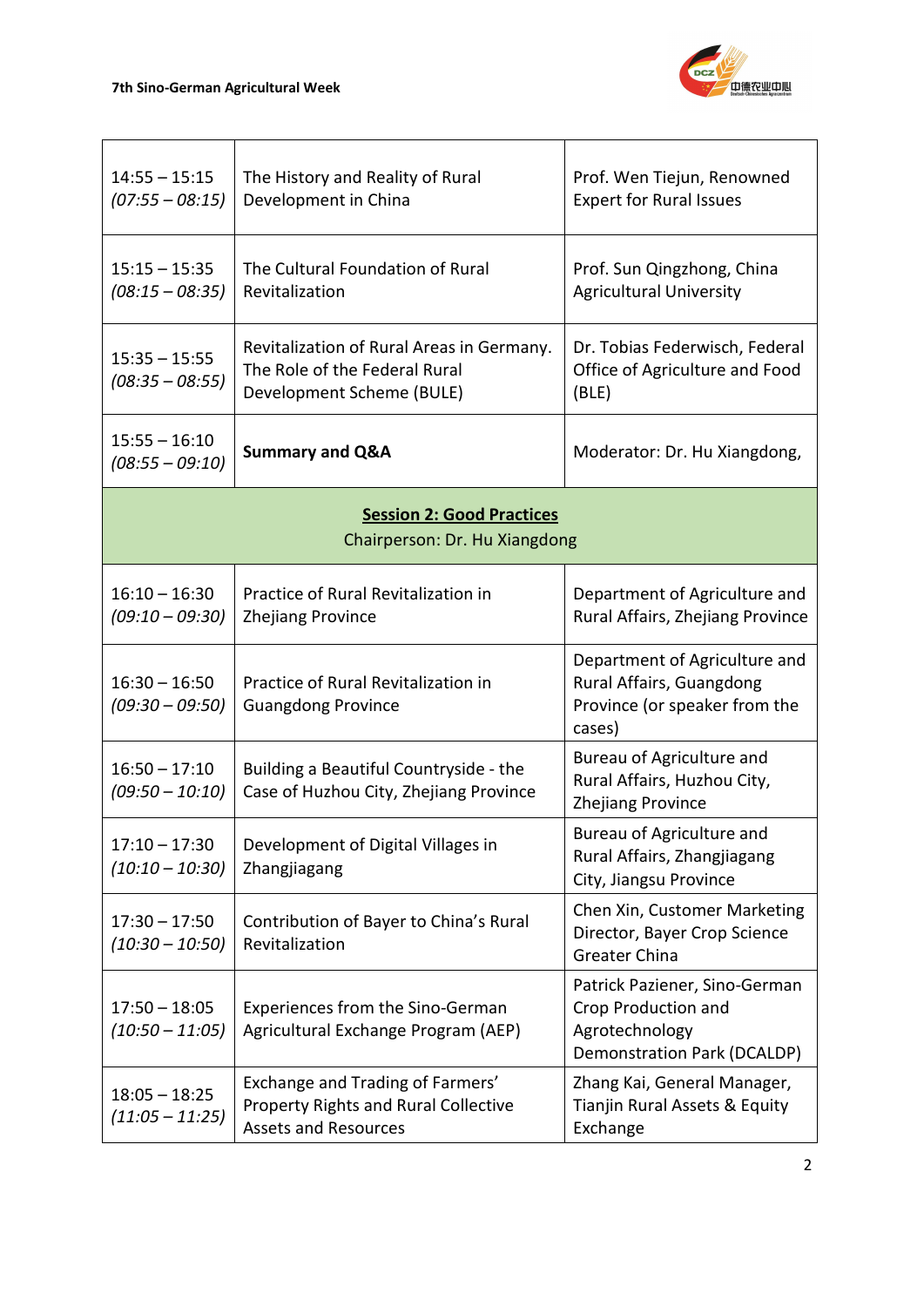

| $18:25 - 18:40$<br>$(11:25 - 11:40)$ | <b>Summary and Q&amp;A</b>      | Moderator: Dr. Hu Xiangdong                                                                    |
|--------------------------------------|---------------------------------|------------------------------------------------------------------------------------------------|
| $18:40 - 18:50$<br>$(11:40 - 11:50)$ | Closing Remarks (Video Message) | Friedrich Wacker, Director<br>General, International<br>Cooperation Department,<br><b>BMEL</b> |
| $18:50 - 19:00$<br>$(11:50 - 12:00)$ | Conclusion                      |                                                                                                |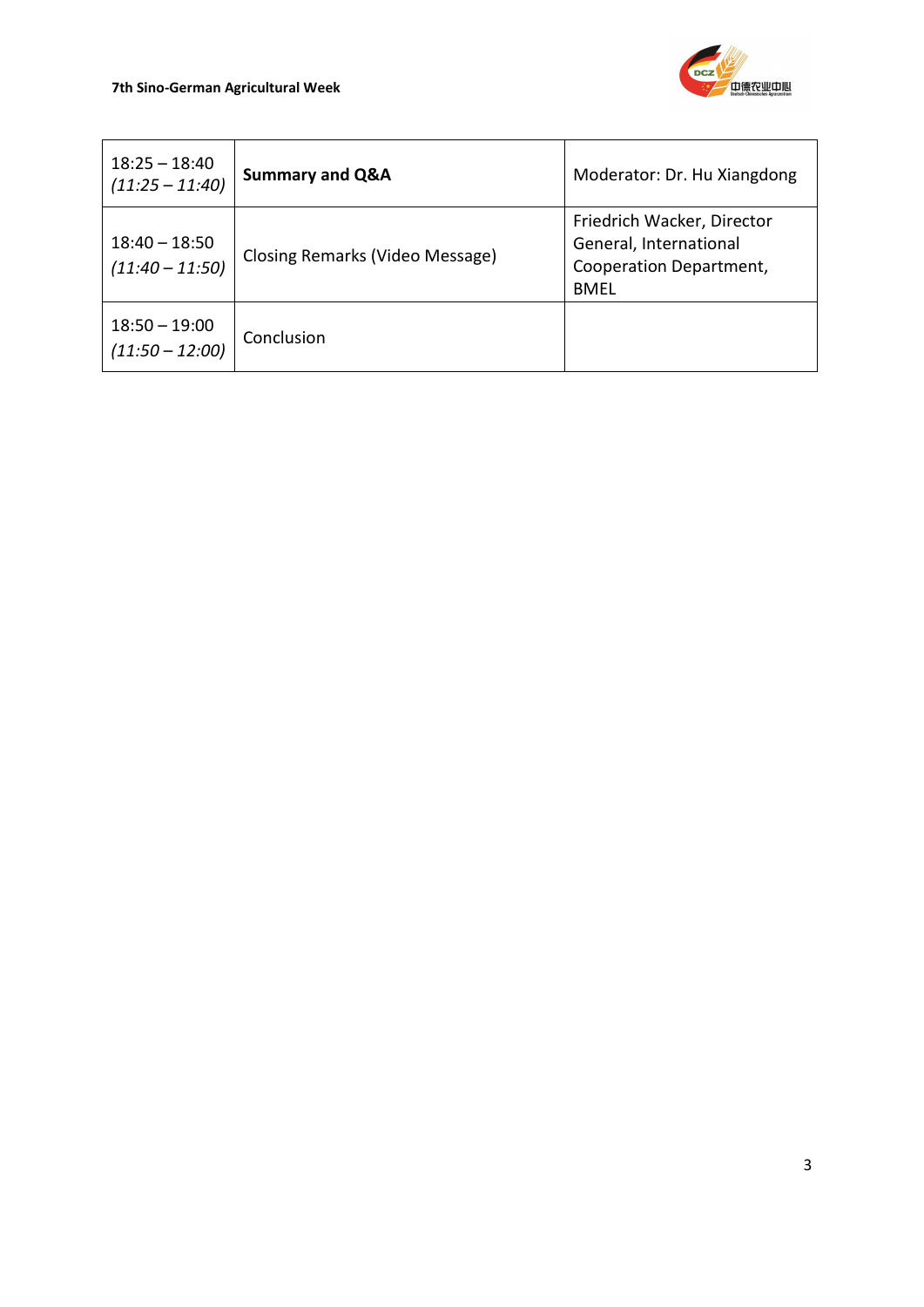

### **Day 2:**

# **Sino-German Digital Agriculture Solutions**

### **Thursday, 2 December 2021**

### **Agenda**

#### **Simultaneous interpretation into Chinese and English will be provided.**

*The specified times refer to Beijing time, with CET in brackets.*

| <b>Opening Session</b>               |                                                                                                                                                                                                               |                                                                                                                                                                 |  |
|--------------------------------------|---------------------------------------------------------------------------------------------------------------------------------------------------------------------------------------------------------------|-----------------------------------------------------------------------------------------------------------------------------------------------------------------|--|
| $14:00 - 14:05$<br>$(07:00 - 07:05)$ | Welcome and Introduction                                                                                                                                                                                      | Hu Yan'an, Deputy Director<br>General, Foreign Economic<br>Cooperation Center (FECC),<br>Chinese Ministry of Agriculture<br>and Rural Affairs (MARA)            |  |
| $14:05 - 14:15$<br>$(07:05 - 07:15)$ | Opening Speech by MARA                                                                                                                                                                                        | Chen Yong, Deputy Director<br>General, Department of Market<br>and Informatization, MARA                                                                        |  |
| $14:15 - 14:25$<br>$(07:15 - 07:25)$ | Opening Speech by BMEL (Video<br>Message)                                                                                                                                                                     | Prof. Dr. Engel Hessel, Deputy<br>Director General, Rural<br>Development and Digital<br>Innovation, BMEL                                                        |  |
|                                      | <b>Session 1: Basic Concepts</b><br>Chairperson: Prof. Wu Wenbin, Deputy Director & Researcher, Institute of Agricultural<br>Resources and Regional Planning, Chinese Academy of Agricultural Sciences (CAAS) |                                                                                                                                                                 |  |
| $14:25 - 14:45$<br>$(07:25 - 07:45)$ | Development of Intelligent<br>Agricultural Machinery and Digital<br>Equipment in China                                                                                                                        | Zhao Chunjiang, Academician,<br>Director General & Chief Expert,<br><b>National Engineering Research</b><br>Center for Information<br>Technology in Agriculture |  |
| $14:45 - 15:05$<br>$(07:45 - 08:05)$ | Risks and Vulnerabilities Caused by<br>Digital Data Use in Agriculture -<br>Findings from a Transdisciplinary<br>Process for the Case of Germany                                                              | Dr. Jana Zscheischler, Center for<br>Agricultural Landscape and Land<br>Use Research (ZALF)                                                                     |  |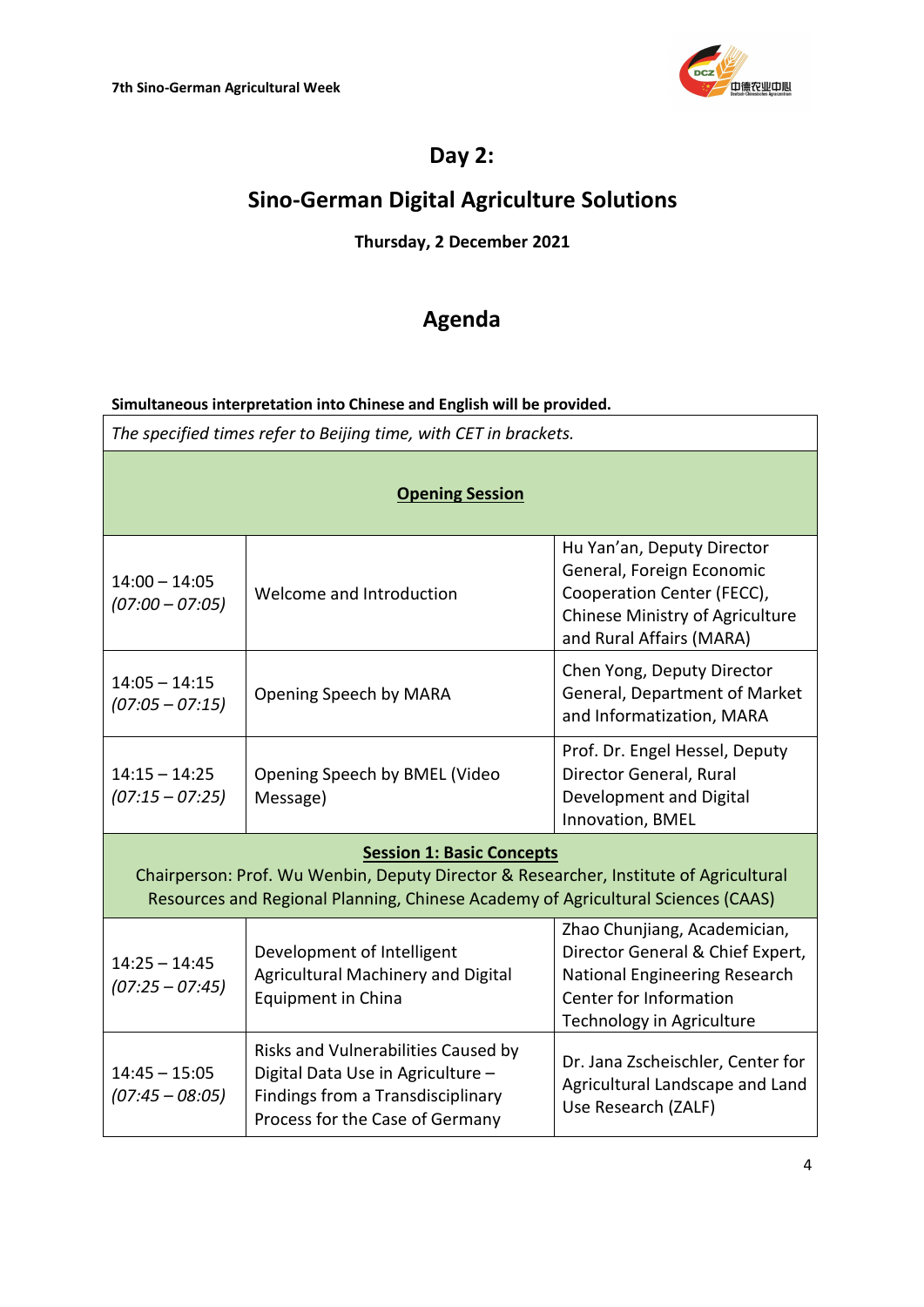

| $15:05 - 15:20$<br>$(08:05 - 08:20)$                                       | The Future of Agriculture is Digital                                                                 | Tobias Menne, Global Head of<br><b>BASF Digital Farming</b>                                                               |
|----------------------------------------------------------------------------|------------------------------------------------------------------------------------------------------|---------------------------------------------------------------------------------------------------------------------------|
| $15:20 - 15:35$<br>$(08:20 - 08:35)$                                       | Build a New Paradigm of Digital<br>Agriculture and Rural Areas and<br>Create New Value in the Sector | Dr. Sheng Yaohui, Deputy<br>General Manager, Department<br>of Agriculture and Rural Affairs,<br>Huawei                    |
| $15:35 - 15:50$<br>$(08:35 - 08:50)$                                       | Political Support for Digitalization in<br>Saxony, Germany                                           | Dr. Maximilian Deutsch, Saxony<br>State Ministry for Energy,<br>Climate Protection,<br><b>Environment and Agriculture</b> |
| $15:50 - 16:05$<br>$(08:50 - 09:05)$                                       | Q&A                                                                                                  |                                                                                                                           |
| <b>Session 2: Practice and Application</b><br>Chairperson: Prof. Wu Wenbin |                                                                                                      |                                                                                                                           |
| $16:05 - 16:20$<br>$(09:05 - 09:20)$                                       | MAP Digital Solutions for Digital<br>Agriculture                                                     | Wang Caihua, Director of Digital<br>Agriculture, Syngenta Group<br>China                                                  |
| $16:20 - 16:35$<br>$(09:20 - 09:35)$                                       | Bayer's Global Practice of Digital<br>Farming                                                        | Lu Shixue, Director Digital<br>Farming, Bayer Crop Science<br>Greater China                                               |
| $16:35 - 16:50$<br>$(09:35 - 09:50)$                                       | Experimental Field DiWenkLa                                                                          | Prof. Dr. Roland Gerhards,<br>University of Hohenheim                                                                     |
| $16:50 - 17:05$<br>$(09:50 - 10:05)$                                       | Digital Smart Agriculture System<br>Promotes the Development of<br>Modern Agriculture                | Wang Xiao, Senior Vice<br>President, XAG Co., Ltd.                                                                        |
| $17:05 - 17:20$<br>$(10:05 - 10:20)$                                       | Agri-Internet Based on Agricultural Big<br>Data                                                      | Sun Tong, Chairman, BRIC Agri-<br>Info Group                                                                              |
| $17:20 - 17:35$<br>$(10:20 - 10:35)$                                       | <b>Digital Farming of CLAAS</b>                                                                      | Stefan Trendowitz, Product<br>Director &<br>Niu Kai, Product Manager,<br><b>CLAAS</b>                                     |
| $17:35 - 17:50$<br>$(10:35 - 10:50)$                                       | Digitalization of Tsingsky Vegetable<br>Factory                                                      | Wang Xiaoqing, Chairman &<br>Chief Talent Officer, Beijing<br>Tsingsky Science & Technology<br>Co., Ltd.                  |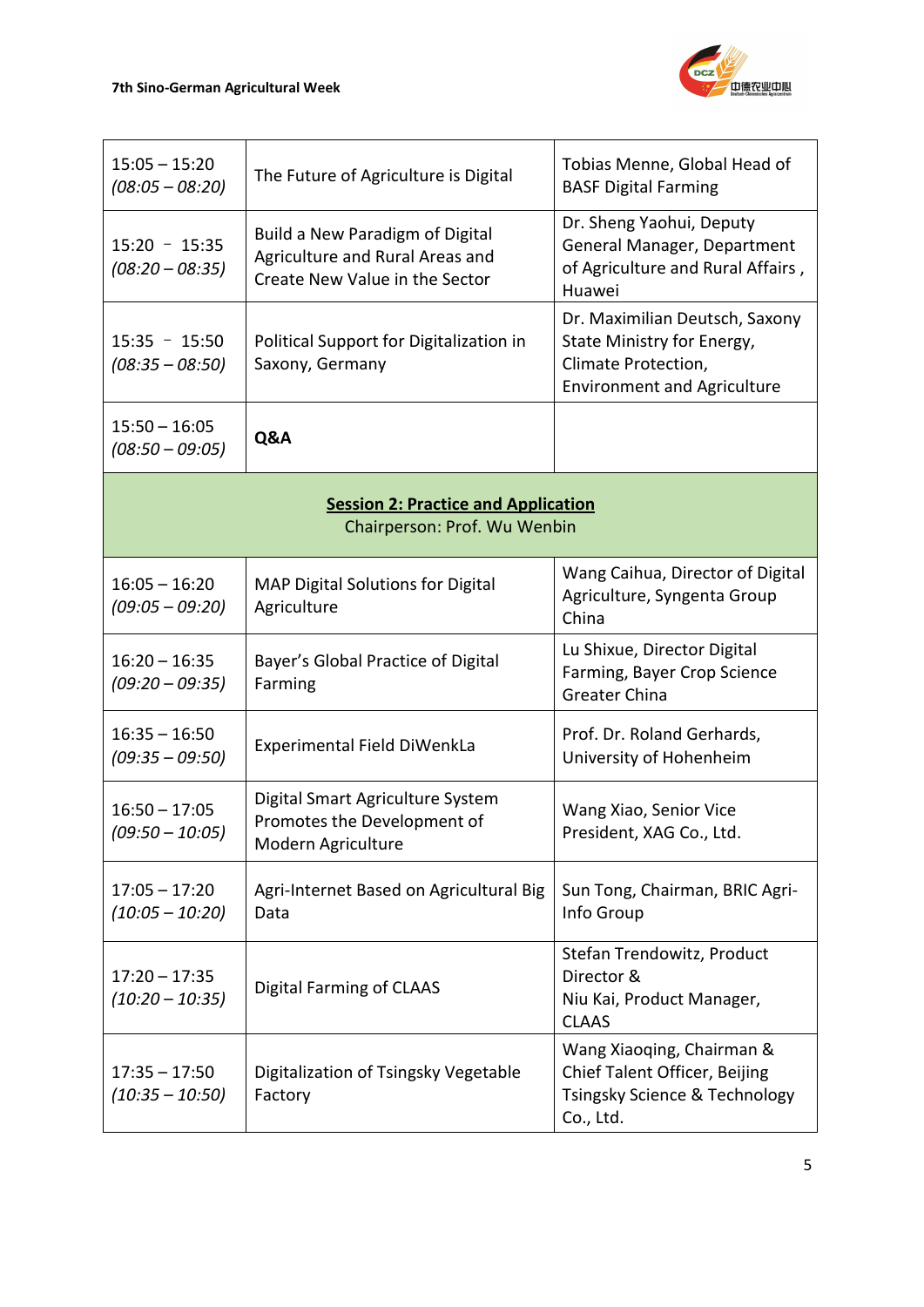

| $17:50 - 18:05$<br>$(10:50 - 11:05)$ | The Top Cloud Agriculture                                                                        | Chen Yuyang, Chairman, Top<br>Yunnong Science and<br>Technology Co., Ltd.                                   |
|--------------------------------------|--------------------------------------------------------------------------------------------------|-------------------------------------------------------------------------------------------------------------|
| $18:05 - 18:20$<br>$(11:05 - 11:20)$ | Digitization in Horticulture -<br><b>Opportunities and Drawbacks</b>                             | Dr. Manuela Zude-Sasse,<br>Leibniz Institute for Agricultural<br><b>Engineering and Bioeconomy</b><br>(ATB) |
| $18:20 - 18:35$<br>$(11:20 - 11:35)$ | <b>Experimental Field Diabek</b>                                                                 | Prof. Dr. Patrick Noack,<br>University of Applied Sciences<br>Weihenstephan-Triesdorf                       |
| $18:35 - 18:50$<br>$(11:35 - 11:50)$ | Digitalization of Waxberry Industry of<br>Xianju County, Zhejiang Province                       | Xianju County, Taizhou City,<br><b>Zhejiang Province</b>                                                    |
| $18:50 - 19:00$<br>$(11:50 - 12:00)$ | Digital Transformation of China's<br>Agriculture - Resources, Trade and<br>Food Security (DITAC) | Dr. Lena Kuhn, Leibniz Institute<br>of Agricultural Development in<br><b>Transition Economies (IAMO)</b>    |
| $19:00 - 19:15$<br>$(12:00 - 12:15)$ | <b>Summary and Q&amp;A</b>                                                                       | Moderator: Prof. Wu Wenbin                                                                                  |